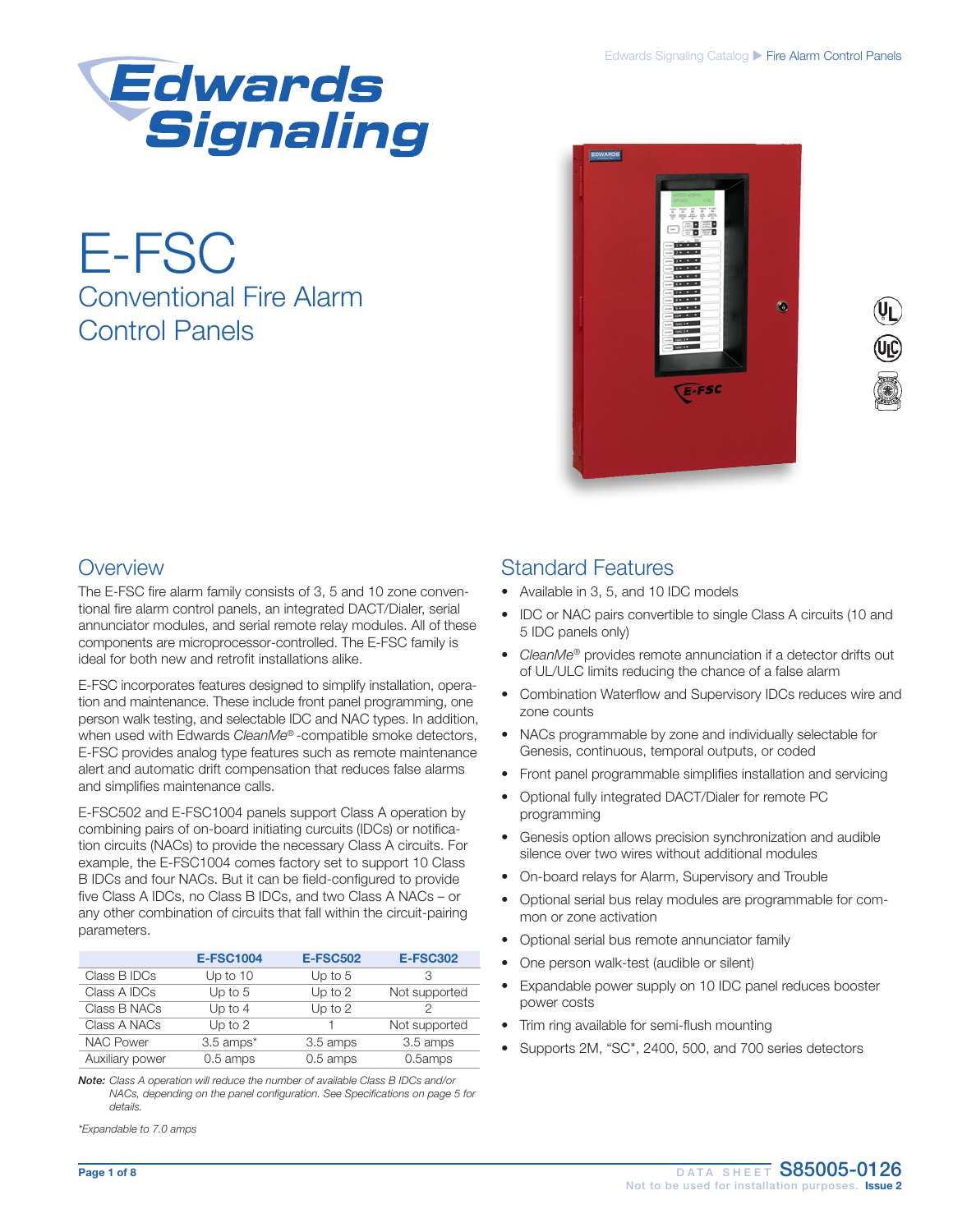# Application

E-FSC provides smoke and fire detection, occupant notification and off-premises signaling for small- to medium-sized buildings.

Each IDC can be configured for either Class B or Class A operation and one of eight operating modes:

- Alarm –with or without smoke detector verification including discrimination of contact devices
- Waterflow Alarm;
- Waterflow Alarm/Supervisory (Combination IDC);
- Supervisory (Latching/non-latching);
- Monitor (non alarm or supervisory)
- Signal Silence
- Drill
- Cross zoning

NACs may also be configured for either Class B or Class A operation (5 and 10 zone panels). Additionally, NACs can be individually configured for one of six outputs. These are Genesis, Genesis (A/V silenceable), Continuous, Temporal, Coded, and City Tie. The Genesis selection allows independent horn control over two wires and provides precision synchronization for Genesis devices, all without the need for a Genesis Signal Master accessory.

When configured for Genesis notification appliances, E-FSC*'s*  Alarm Silence function will silence connected Genesis audible appliances but Genesis strobes will remain active until the panel is reset. When Genesis Mode is selected, both the horns and strobes on Genesis and Enhanced Integrity notification appliances will be synchronized across all NACs.

Note: zones may be selected for either latching or non-latching operation.

# Detectors with intelligent features at a conventional price

When combined with Edwards *CleanMe®* -compatible smoke detectors, E-FSC provides intelligent features at a conventional price. If a *CleanMe®* detector drifts out of the UL/ULC sensitivity range, Edwards Signaling's *optical*  patented remote maintenance reporting sends an alert to the E-FSC control panel. This feature reduces the chance of a false alarm and simplifies service



calls. In addition, *CleanMe®* -compatible smoke detectors have built-in drift compensation that extends the time between cleanings. If cleaning is ever necessary, it is literally a snap with Edwards Signaling's exclusive replaceable optical chamber.

# Panel LED Display

The following system LEDs display the panel's status:

- *Alarm* panel is in the alarm state;
- *Trouble panel is in the trouble state;*
- *Supervisory* panel is in the supervisory state;
- *Power* indicates the status of the AC power source;
- *Disable –* indicates when any IDC, NAC, relay or the DACT is disabled;
- *• Annunciator Trouble*  indicates trouble on the remote annunciator bus;
- *• Battery Trouble*  indicates battery or charging problems;
- *Ground Fault* indicates a short between any panel circuit and ground;
- *Walk Test –* indicates that one or more IDCs are in the walk test mode;
- *• Alarms Silenced*  indicates that the panel is in the alarm state with one or more NACs silenced.
- *• Waterflow* indicates that one or more circuits have detected an active waterflow switch.
- *• Service Detector* indicates the presence of a dirty detector.
- *• Remote Disconnect* indicates off site communication has been disabled.

Each IDC has a disable switch and three LEDs:

- Alarm *red*  indicates that the IDC is in the alarm state;
- Trouble *yellow*  indicates that the IDC is in the trouble state or is disabled (when flashing);
- Supervisory/Monitor *yellow*  indicates that the IDC is in the supervisory state or the monitor state (when flashing).

Each NAC also has a disable switch and a trouble/disable LED.

### Status indication with the DACT/Dialer installed

The dialer's LCD display provides two lines x 16 characters of text. For programming, the top line displays the programming step and the lower line displays the selected option. All system events are displayed on the LCD with custom zone messages. During normal operation, the LCD will display any off-normal condition present in the panel.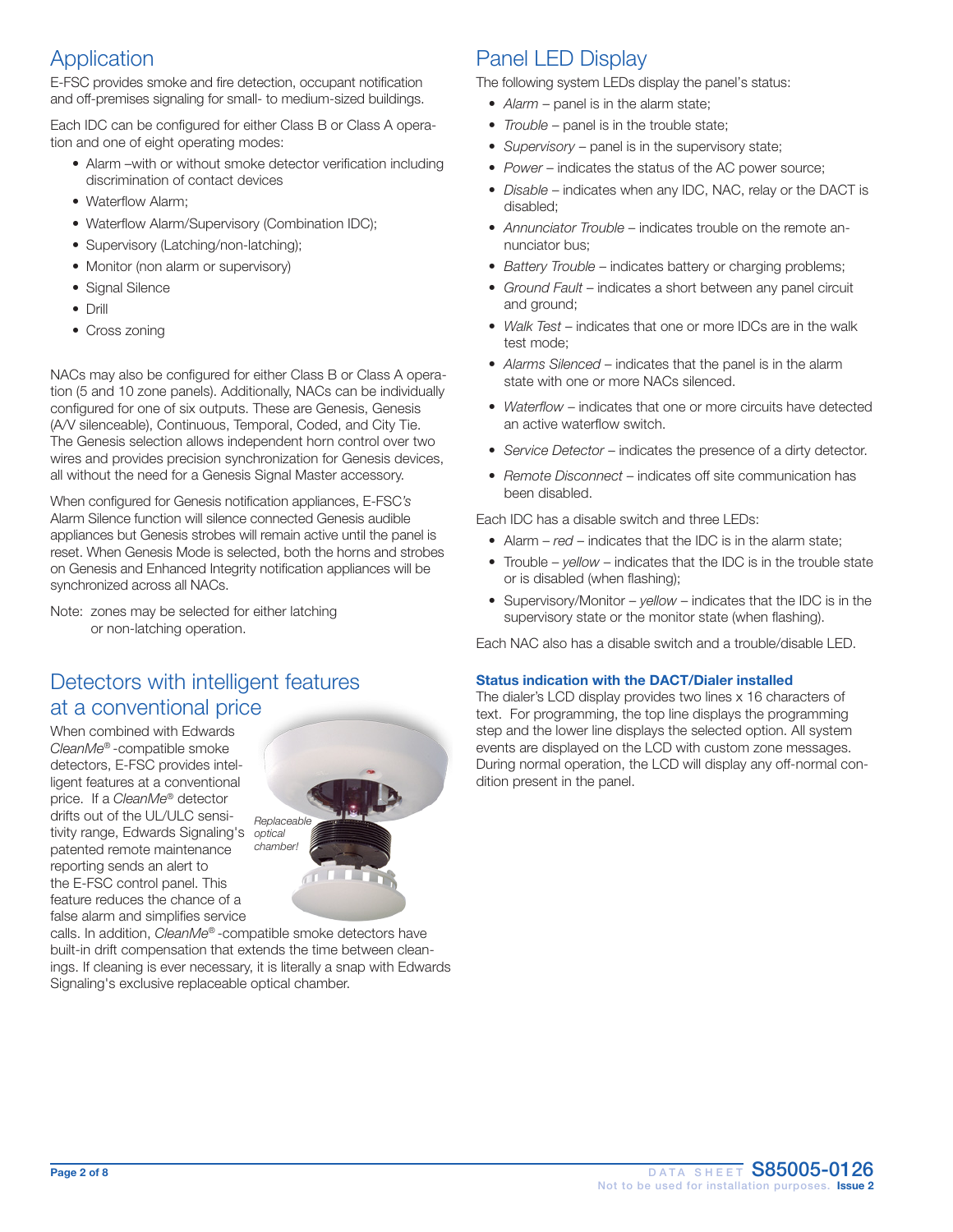

## **Options**

### Off-premise communication

A fully integrated E-FSC DACT/dialer is available for reporting events to a monitoring facility. The DACT also supports uploading or downloading of system configuration, status and event history. The DACT is programmable for either single or dual line operation. It also supports split and dual reporting for two digital alarm receivers.

The DACT brings additional features to the panel including a 32-character alphanumeric LCD display, remote PC programming and an event history log.

### Remote Annunciators and Relays

The serial bus standard on all E-FSC models is another installation time-saver. This circuit allows the connection of Remote System Indicators (FSRSI), Remote Zone Indicators (FSRZI-A, FSRZI-SA) and Remote Relay Modules (FSRRM24) over a four-wire (data and power) circuit. Annunciator and relay modules can be installed up to 1,000 feet from the panel on 18-gauge wire.

Modules are also available for City Tie (CTM) and Reverse Polarity (RPM) connections.

### DACT/Dialer



The DACT/Dialer installs behind the front panel display.



*Note: All panel versions are available with factory installed DACT. See order table for ordering information.*

The optional DACT/Dialer is a multifunction module that provides communications, modem capability, and LCD display functions. Its primary function is as a Digital Alarm Communicator Transmitter (DACT). As a DACT, it transmits event messages to a Digital Alarm Communicator Receiver (DACR) at a monitoring facility. The monitoring facility then notifies the fire department and other responsible parties of the event. Programmable options include single or dual line operation, and split or dual reporting to two DACRs.

The DACT module can also be used as a modem to connect the panel to remote computers for uploading and downloading of configuration data (programming), panel status and event history. For security, the modem can be configured to accept programming on incoming calls or it can be required to call a preprogrammed number before accepting downloads and sending uploads.

The DACT module can be configured to work as all of the above, or as only an LCD display or LCD display and modem.

### Remote Relay Module



The Remote Relay Module mounts on a plastic track inside an MFC-A cabinet.



The Remote Relay Module (FSRRM24) is one component of the system that sets E-FSC apart from other panels in its class. This module has five Form C relays rated at 1 amp each. It can be configured to function in either a zone relay mode or a common system mode.

When configured in the zone relay mode, relays energize when the associated IDC is active. The module can be configured for activation by IDCs 1 through 5 or IDCs 6 through 10. One relay is automatically associated with each IDC.

When configured in the common system mode, relays energize or de-

energize when the panel changes state. One relay is available for each of the following functions: Alarm, Supervisory, Trouble, Power Loss, Monitor.

The FSRRM24 mounts on a plastic snap track and can be installed in an MFC-A or other listed fire alarm enclosure. The panel will support two RRMs of each configuration for a total of six on the 10-zone panel.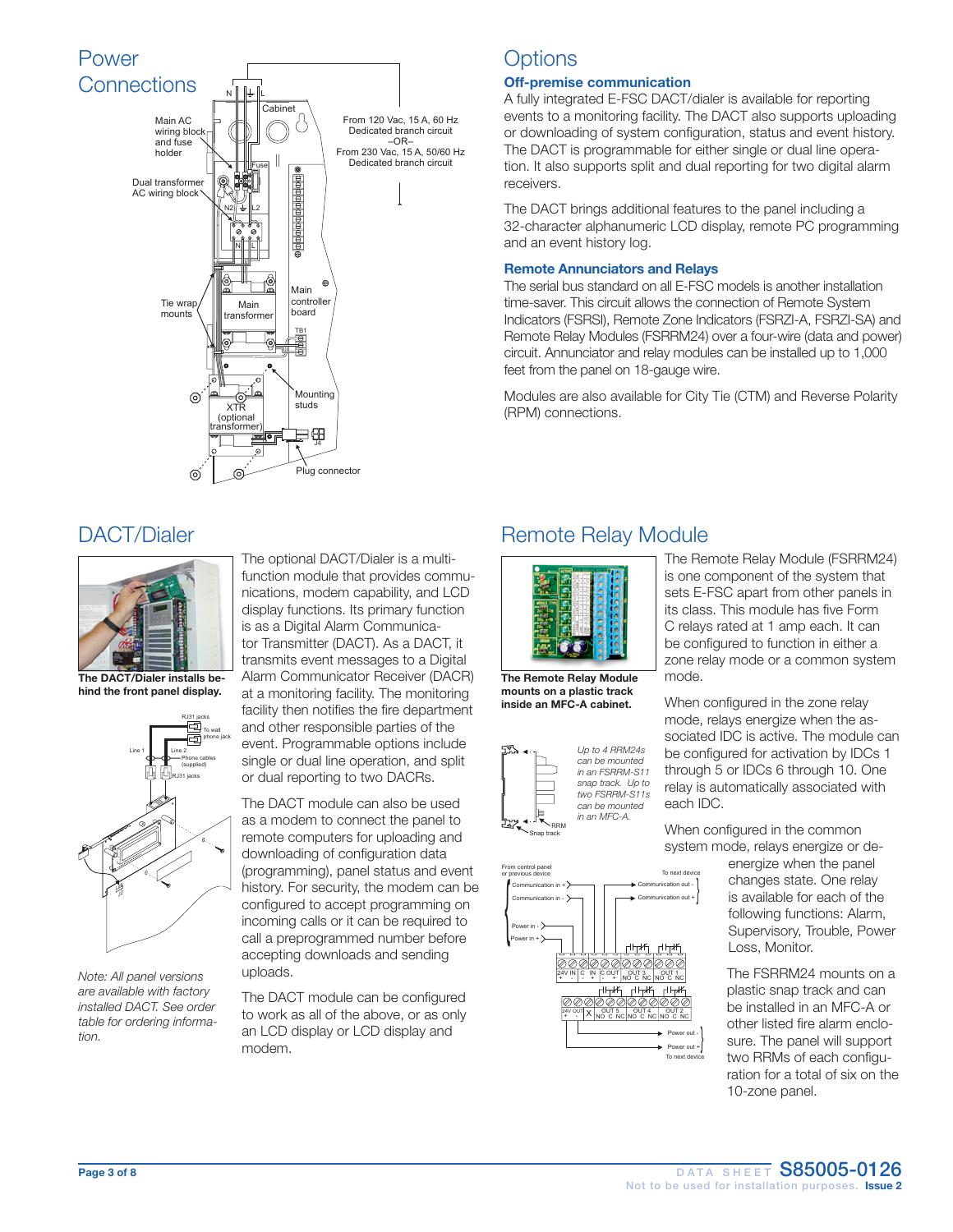### Remote Annunciators

| ۰                                                          |   |  |
|------------------------------------------------------------|---|--|
| <b>POWER</b><br><b>ALARM</b>                               |   |  |
| <b>SUP</b><br>TBL                                          |   |  |
| <b>GND FLT</b><br>$\overline{\phantom{a}}$<br><b>METAL</b> | ٠ |  |
|                                                            |   |  |

The E-FSC family has several remote annunciation options. The serial remote annunciator bus can be run up to 1000 feet (305 m) on untwisted non-shielded 18-gauge cable. Serial annunciator models round out the family to provide a range of features and functions. As many as three annunciator modules may be mounted in a standard electrical box, sharing an attractive trim plate that blends with any decor.



The FSRSI can be installed alone or with one or more FSRZIs. The FSRSI and FSRZI-A require trim plates (ordered separately). These are available in one, two or three gang models. Each panel will support two FSRSIs.



Power in + Power in -

{

From control panel or previous device

> Communication in - Communication in +

#### Remote System Indicator (FSRSI)

The FSRSI is ideal for common system annunciation. It includes five LEDs and a local silence/lamp test switch. The LEDs indicate power status, alarm, supervisory, trouble and ground fault. The silence switch will silence the onboard trouble buzzer if active. The switch can also be used to initiate 0000 a lamp test of the LEDs on all connected FSRSIs and FSRZIs.

{





Communication in - Communication in + { Power in + Power in - From control panel or previous device 0000  $24V$  IN  $C$  IN  $24V$  OUT C OL C OUT

#### Remote Zone Indicator (FSRZI-A) The FSRZI-A is used to

indicate zones in the alarm state. It contains five red LEDs. Depending on the jumper setting selected, the LEDs will indicate either IDCs 1 through 5 or IDCs 6 through 10. The panel can support two modules programmed for each selection.

> Power out + Power out -

Communication out + Communication out -

{ To next device

IN OUT TB2



Remote Zone Indicator (FSRZI-SA)

> Power out + wer out

Communication out + Communication out -

{ To next device

The FSRZI-SA is used to indicate zones in the alarm or supervisory state. It contains five bi-color LEDs. Depending on the jumper setting selected, the LEDs will indicate either IDCs 1 through 5 or IDCs 6 through 10. The panel supports two modules programmed for each selection, and can be jumper selected to provide Alarm or Supervisory indications

#### FSRA10, FSRA10C Remote LED annunciators

The FSRA10 is a remote annunciator with capacity for up to ten zones. It includes ten bi-color LEDs (red/yellow) for indicating active zones, and ten yellow LEDs for indicating zone troubles. The (C) option adds common control switches. Both versions mount to standard North American 4-inch square electrical boxes. A surface box is also available.



#### FSUIM Graphic Driver/Interface

The FSUIM is a universal interface module that can be used by E-FSC to drive graphic annunciators. It also allows E-FSC control panels to control, or be controlled by, other control panels. The FSUIM provides five supervised switch inputs and nine dry contact relay outputs. Nine LEDs provide visual confirmation when each relay is energized. The FSUIM is shipped with a plastic snap track for mounting in an MFC-A cabinet or other listed fire alarm enclosure.



#### FSRA10, FSRA10C Wiring

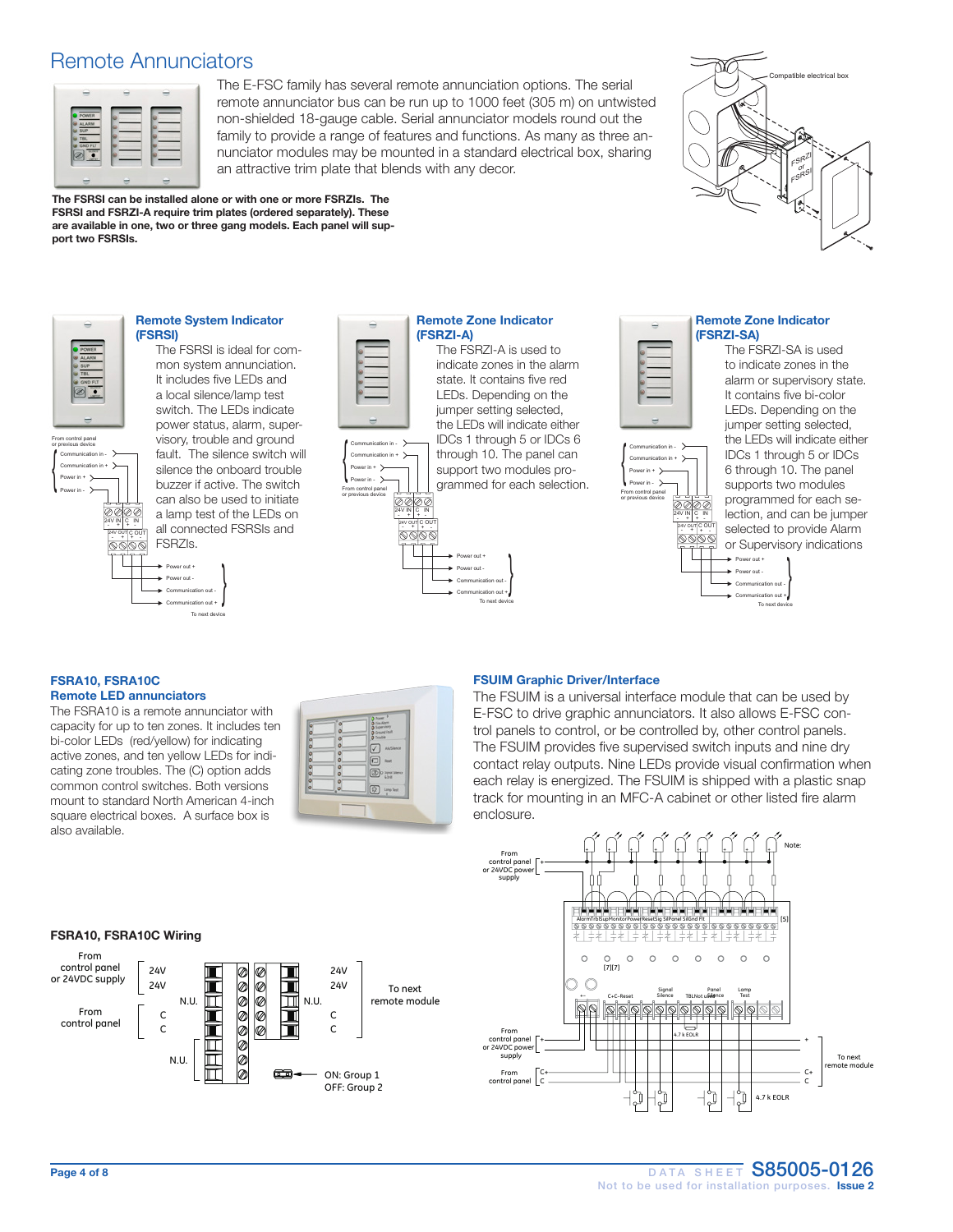# Remote Annunciator Specifications

|--|

| --------             |                               |
|----------------------|-------------------------------|
| Agency I<br>Listinas | UL864 (53000), ULC-S527, CSFM |

| <b>Remote Annunciators</b>   | <b>FSRSI Remote System Indicator</b>                                   | <b>FSRZI-A/FSRZI-SA Remote Zone Indicator</b> |  |  |  |  |
|------------------------------|------------------------------------------------------------------------|-----------------------------------------------|--|--|--|--|
| Maximum per System           | All panels: 2                                                          | 3 or 5 zone panel: 2<br>10 zone panel: 4      |  |  |  |  |
| <b>Current Requirements</b>  | Standby: 17 mA Alarm: 56 mA                                            | Standby: 8 mA<br>Alarm 76 mA                  |  |  |  |  |
| <b>Voltage Range</b>         | Minimum: 18.8 Vdc; Maximum: 27.3 Vdc                                   |                                               |  |  |  |  |
| Maximum Circuit Capacitance  | 0.03 uF                                                                |                                               |  |  |  |  |
| Maximum Circuit Resistance   | 13 Ohms                                                                |                                               |  |  |  |  |
| Wire Size                    | 18 - 12 AWG (0.75 mm <sup>2</sup> - 2.5 mm <sup>2</sup> )              |                                               |  |  |  |  |
| Mounting                     | ANSI/NEMA OS1-1996 1-3 gang electrical box                             |                                               |  |  |  |  |
| <b>Operating Environment</b> | Temperature: 32 - 120° F (0 - 49° C); Humidity: 93% RH, non-condensing |                                               |  |  |  |  |

| <b>Remote Relay Module - FSRRM24</b> | <b>Configured for Zone Mode</b><br><b>Configured for Common Mode</b>                                                                                                                                        |                                      |  |  |  |
|--------------------------------------|-------------------------------------------------------------------------------------------------------------------------------------------------------------------------------------------------------------|--------------------------------------|--|--|--|
| Maximum per system                   | 10 zone panel: 4; 3 or 5 zone panel: 2<br>All panels: 2                                                                                                                                                     |                                      |  |  |  |
| <b>Current Requirements</b>          | Standby: 10 mA; Alarm: 70 mA<br>Standby: 26 mA; Alarm: 70 mA                                                                                                                                                |                                      |  |  |  |
| <b>Voltage Range</b>                 |                                                                                                                                                                                                             | Minimum: 18.8 Vdc; Maximum: 27.3 Vdc |  |  |  |
| <b>Contact Rating</b>                |                                                                                                                                                                                                             | 1 A @ 30 Vdc                         |  |  |  |
| Maximum Circuit Capacitance          | $0.03 \text{ uF}$                                                                                                                                                                                           |                                      |  |  |  |
| Maximum Circuit Resistance           | 13 Ohms                                                                                                                                                                                                     |                                      |  |  |  |
| Wire Size                            | 18 - 12 AWG (0.75 mm <sup>2</sup> - 2.5 mm <sup>2</sup> )                                                                                                                                                   |                                      |  |  |  |
| Mounting                             | Single FSRRM24 mounts in plastic track (included) or up to four FSRRM24s in an FSRRM-S11<br>11" track ordered separately. FSRRM24s should be installed in an MFC-A or other listed fire alarm<br>enclosure. |                                      |  |  |  |
| <b>Operating Environment</b>         | Temperature: 32 - 120° F (0 - 49° C); Humidity: 93% RH, non-condensing                                                                                                                                      |                                      |  |  |  |
| <b>Dimensions</b>                    | 2-3/4" W x 3-3/8" H x 1-1/2" D (65.9 mm W x 85.7 mm H x 38.1 mm D)                                                                                                                                          |                                      |  |  |  |

| <b>F-Series Remote Annunciators</b> | FSRA10                                                                                        | <b>FSRA10C</b> |  |  |  |
|-------------------------------------|-----------------------------------------------------------------------------------------------|----------------|--|--|--|
| Common Controls                     | No.<br>Yes                                                                                    |                |  |  |  |
| <b>Dimensions</b>                   | 5-5/8" x 81/2" x 1 1/2" in (14.3 cm x 21.4 cm x 3.8 cm)                                       |                |  |  |  |
| Mounting                            | North American 4-inch square electrical box or listed enclosure                               |                |  |  |  |
| Power Wiring                        | 18 to 12 AWG (0.75 to 2.50 sq mm)                                                             |                |  |  |  |
| Data Wiring                         | 18 to 12 AWG (0.75 to 2.50 sq mm) twisted pair (6 twists per foot minimum)                    |                |  |  |  |
|                                     | 18.8 to 27.3 Vdc                                                                              |                |  |  |  |
| Operating voltage                   | Supply must be UL/ULC listed for fire protective signaling systems.                           |                |  |  |  |
|                                     | Do not use FACP accessory power outputs that are interrupted when the panel is reset.         |                |  |  |  |
| Standby current                     | $17 \text{ mA}$                                                                               |                |  |  |  |
| Alarm current                       | 98 mA                                                                                         |                |  |  |  |
| Operating environment               | Temperature: 32 to 120 °F (0 to 49 °C); Humidity: 0 to 93% RH, noncondensing at 90 °F (32 °C) |                |  |  |  |

| <b>FSUIM Universal Input Module</b> |                                                                                               |  |  |  |  |
|-------------------------------------|-----------------------------------------------------------------------------------------------|--|--|--|--|
| Mounting                            | MFC-A cabinet or listed fire alarm enclosure                                                  |  |  |  |  |
| Wire size                           | 12 to 18 AWG (0.75 to 2.5 sq mm)                                                              |  |  |  |  |
| Operating voltage                   | 21.2 to 27.3 Vdc                                                                              |  |  |  |  |
| Circuit capacitance                 | $0.03 \mu F$ , max.                                                                           |  |  |  |  |
| Circuit resistance                  | 13 ohms, max.                                                                                 |  |  |  |  |
| Switch inputs                       | End-of-line resistor: 4.7 k ohms 1/2 W<br>Quantity: 5                                         |  |  |  |  |
| Relay outputs                       | Quantity: 9<br>Type: Common<br>Style: Form C                                                  |  |  |  |  |
| Contact rating                      | 30 Vdc at 1 A (resistive load)                                                                |  |  |  |  |
| <b>Standby Curent</b>               | 53 mA                                                                                         |  |  |  |  |
| Alarm Current                       | 114 mA                                                                                        |  |  |  |  |
| Operating environment               | Temperature: 0 to 49 °C (32 to 120 °F); Humidity: 0 to 93% RH, noncondensing at 32 °C (90 °F) |  |  |  |  |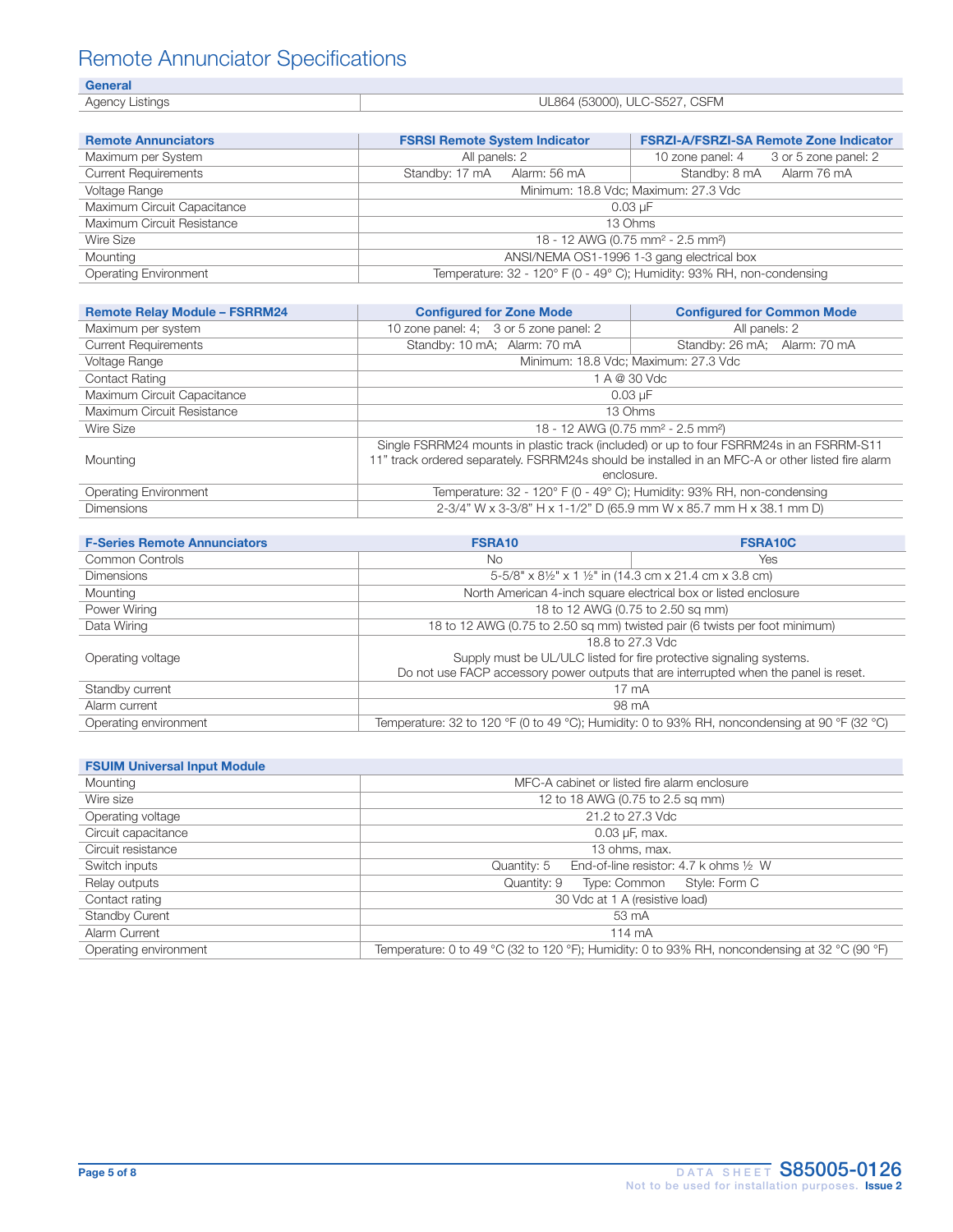# Control Panel Specifications

| <b>Control Panels</b>                                              |         | <b>E-FSC1004</b>                                                                           |                                                |                | <b>E-FSC502</b> |                                                                   |   | <b>E-FSC302</b>                 |                  |              |                                 |
|--------------------------------------------------------------------|---------|--------------------------------------------------------------------------------------------|------------------------------------------------|----------------|-----------------|-------------------------------------------------------------------|---|---------------------------------|------------------|--------------|---------------------------------|
| Initiating Device Circuits - IDCs                                  | Class B | 10                                                                                         | 8                                              | 6              | 4               | 2                                                                 | 0 | 5                               | 3                | $\mathbf{1}$ | Three Class B IDCs              |
| (Available combinations shown at right)                            | Class A | $\Omega$                                                                                   | 1                                              | 2              | 3               | 4                                                                 | 5 | $\Omega$                        | $\overline{1}$   | 2            |                                 |
| Notification Appliance Circuits - NACs                             | Class B | 4                                                                                          | $\overline{2}$                                 | $\overline{2}$ |                 | 0                                                                 |   | $\mathbf{2}$                    | $\Omega$         |              | Two Class B NACs                |
| (Available combinations shown at right)                            | Class A | $\cap$                                                                                     | 1                                              | f              |                 | 2                                                                 |   | $\Omega$                        | $\mathbf{1}$     |              |                                 |
| Power Supply                                                       |         |                                                                                            |                                                |                |                 | 4.25 amps expandable to 7.5 amps                                  |   | 4.25 amps total                 |                  |              | 4.25 amps total                 |
| NAC Voltage Rating                                                 |         |                                                                                            | 24 Vfwr                                        |                |                 |                                                                   |   |                                 |                  |              |                                 |
| Maximum NAC current                                                |         |                                                                                            |                                                |                |                 | 2.0 amps each, 3.5 amps total<br>7.0 amps w/ optional transformer |   | 2.0 amps each<br>3.5 amps total |                  |              | 2.0 amps each<br>3.5 amps total |
| AC Input, 120 Vac 60 Hz                                            |         |                                                                                            |                                                |                |                 | 2.2 amps w/ optional transformer                                  |   |                                 | $1.25$ amps      |              | 1.2 amps                        |
| <b>Base Panel Current Draw</b>                                     | Standby |                                                                                            |                                                |                | 128 mA          |                                                                   |   |                                 | $104 \text{ mA}$ |              | 96 mA                           |
| Alarm                                                              |         | 242 mA                                                                                     |                                                |                |                 |                                                                   |   | 224 mA                          |                  |              | 180 mA                          |
| Panel Battery Charge Capacity                                      |         | Up to two 24 Ah batteries,                                                                 |                                                |                |                 | Up to 24 Ah,                                                      |   |                                 |                  |              |                                 |
| (sealed lead acid only)                                            |         | 18 Ah in cabinet                                                                           |                                                |                |                 |                                                                   |   | 10 Ah max in cabinet *          |                  |              |                                 |
| <b>Auxiliary Current</b>                                           |         |                                                                                            | 0.5 amps max. May be programmed as resettable. |                |                 |                                                                   |   |                                 |                  |              |                                 |
| <b>Auxiliary Output</b>                                            |         | 24 Vdc regulated                                                                           |                                                |                |                 |                                                                   |   |                                 |                  |              |                                 |
| <b>IDC Alarm Current</b>                                           |         | 3.0 mA (Consult detector compatibility list p/n 3100468 for maximum detectors per circuit) |                                                |                |                 |                                                                   |   |                                 |                  |              |                                 |
| <b>IDC Circuit</b>                                                 |         | Maximum loop resistance: 13 Ohms; Maximum loop capacitance: 0.03 µF                        |                                                |                |                 |                                                                   |   |                                 |                  |              |                                 |
| <b>IDC Operating Voltage</b>                                       |         |                                                                                            | 16.9 to 29 Vdc                                 |                |                 |                                                                   |   |                                 |                  |              |                                 |
| UL Detector ID                                                     |         |                                                                                            | 100                                            |                |                 |                                                                   |   |                                 |                  |              |                                 |
| Alarm Contact (normally open Form C)                               |         | 30 Vdc @ 1 A (resistive load)                                                              |                                                |                |                 |                                                                   |   |                                 |                  |              |                                 |
| Trouble Contact (Form C)                                           |         | 30 Vdc @ 1 A (resistive load)                                                              |                                                |                |                 |                                                                   |   |                                 |                  |              |                                 |
| Supervisory Contact (normally open Form C)                         |         | 30 Vdc @ 1 A (resistive load)                                                              |                                                |                |                 |                                                                   |   |                                 |                  |              |                                 |
| <b>Operating Environment</b>                                       |         | Temperature: 32 - 120° F (0 - 49° C); Humidity: 5 - 93% RH, non-condensing                 |                                                |                |                 |                                                                   |   |                                 |                  |              |                                 |
| Terminals (wire gauge)                                             |         | 18 - 12 AWG (0.75 mm <sup>2</sup> - 2.5 mm <sup>2</sup> )                                  |                                                |                |                 |                                                                   |   |                                 |                  |              |                                 |
| Asynchronous Serial Communications                                 |         | Maximum resistance: 13 Ohms; Maximum capacitance: 0.03 µF                                  |                                                |                |                 |                                                                   |   |                                 |                  |              |                                 |
| <b>Agency Listings</b>                                             |         |                                                                                            | UL864 (53000), ULC-S527, CSFM                  |                |                 |                                                                   |   |                                 |                  |              |                                 |
| * If larger batteries are required use an external battery eabinet |         |                                                                                            |                                                |                |                 |                                                                   |   |                                 |                  |              |                                 |

*\* If larger batteries are required, use an external battery cabinet.*

### DACT – F-DACT (mounts in panel)

| <b>Receivers</b>                 | Supports two receivers with two phone numbers each                                   |
|----------------------------------|--------------------------------------------------------------------------------------|
| <b>Communications Protocol</b>   | Contact ID (SIA DC-05), 4/2 (SIA DC-02 P3)                                           |
| Programming                      | Front panel controls or PC with appropriate software                                 |
| Telephone line connection        | Two RJ31X (plug-to-plug) cords supplied with DACT                                    |
| Telephone lines                  | Two or one loop start lines on the public switched telephone network. Pulse or DTMF. |
| Telephone wall connector         | RJ31X/CA31X equiv. or RJ38X/CA38X equiv.                                             |
| <b>Communications Compliance</b> | Industry Canada CS-03; FCC/CFR 47 Parts 15 & 68; NFPA 72; UL 864; ULC S527           |
| <b>Operating Environment</b>     | Temperature: 32-120° F (0-49° C); Humidity: 93% RH, non-condensing                   |
| Current requirements             | Standby: 65 mA; Alarm: 107 mA                                                        |
| <b>Agency Listings</b>           | UL864 (53000), ULC-S527, CSFM                                                        |
|                                  |                                                                                      |

# **Dimensions**

| <b>Model</b>                                                                       | D1*                              | D <sub>2</sub>                | D <sub>3</sub>                 | D <sub>4</sub>                  | $DS^*$                     |  |  |
|------------------------------------------------------------------------------------|----------------------------------|-------------------------------|--------------------------------|---------------------------------|----------------------------|--|--|
| Three- &<br>five-zone                                                              | $19.5$ in<br>$(49.5 \text{ cm})$ | 3.75 in<br>(9.5 cm)           | 9.13 in<br>$(23.2 \text{ cm})$ | $10.5$ in<br>(26.67)<br>cm)     | 14.23 in<br>(36.14)<br>cm) |  |  |
| Ten-zone                                                                           | 30 in<br>$(76.2 \text{ cm})$     | 3.75 in<br>$(9.5 \text{ cm})$ | 7.75 in<br>$(19.7 \text{ cm})$ | 21.27 in<br>$(54.0 \text{ cm})$ | $15.0$ in<br>(38.1 cm)     |  |  |
| $*A$ dd 11/2 inchos (2.91 cm) to $D1$ and $D5$ dimensions for trim $\overline{kt}$ |                                  |                               |                                |                                 |                            |  |  |

*\*Add 1½ inches (3.81 cm) to D1 and D5 dimensions for trim kit.*

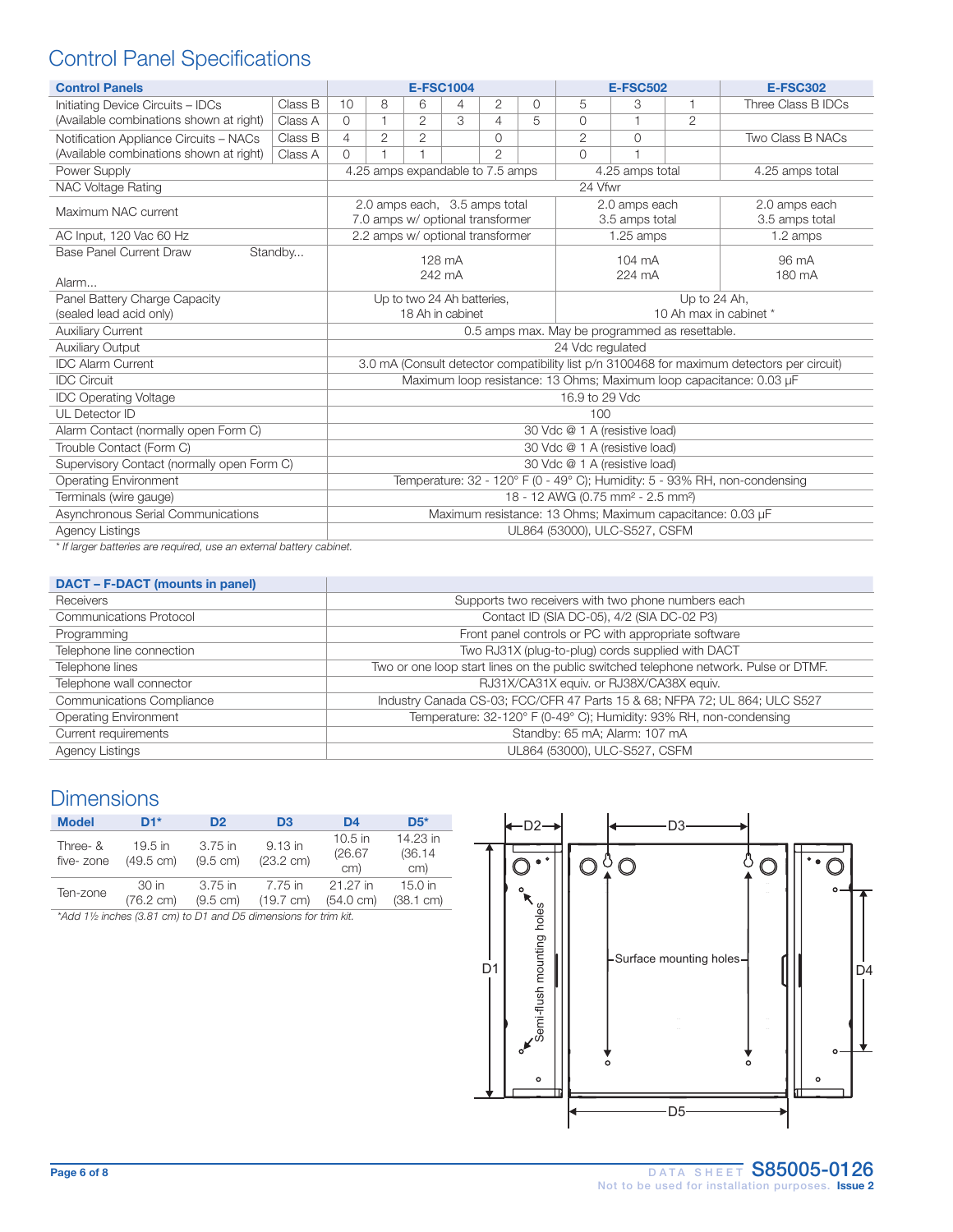# Ordering Information

|                            |                                                                                                                                                                                                                                                                                                        | Ship Wt. lb. |
|----------------------------|--------------------------------------------------------------------------------------------------------------------------------------------------------------------------------------------------------------------------------------------------------------------------------------------------------|--------------|
| <b>Part Number</b>         | <b>Description</b>                                                                                                                                                                                                                                                                                     | (kg)         |
| <b>Control Panels</b>      |                                                                                                                                                                                                                                                                                                        |              |
|                            | Conventional Fire Alarm Control Panel – 10 Class B IDCs and 4 Class B NACs                                                                                                                                                                                                                             |              |
| E-FSC1004*                 | (Pairs of IDCs and NACs convertible to single Class A circuits), 120 Vac                                                                                                                                                                                                                               | 30.5(13.8)   |
|                            | Conventional Fire Alarm Control Panel - 5 Class B IDCs and 2 Class B NACs                                                                                                                                                                                                                              |              |
| E-FSC502*                  | (Pairs of IDCs and NACs convertible to single Class A circuits), 120 Vac                                                                                                                                                                                                                               | 18.5(8.4)    |
| E-FSC302*                  | Conventional Fire Alarm Control Panel - 3 Class B IDCs and 2 Class B NACs, 120 Vac                                                                                                                                                                                                                     | 18.0(8.2)    |
| F-TRIM35*                  | Semi-flush trim ring for E-FSC302 and E-FSC502                                                                                                                                                                                                                                                         | 1.7(0.8)     |
| $F-TRIM10*$                | Semi-flush trim ring for E-FSC1004                                                                                                                                                                                                                                                                     | 2.2(1.0)     |
|                            | * Insert "G" for Gray cabinet or "R" for Red cabinet.<br>Insert "GD" or "RD" for red and gray cabinets with dialer installed.                                                                                                                                                                          |              |
| <b>Related Items</b>       |                                                                                                                                                                                                                                                                                                        |              |
| <b>F-XTR120</b>            | Expander Transformer, 120 Vac - For E-FSC1004* only                                                                                                                                                                                                                                                    | 4.0(1.8)     |
| EOL3.6-1.1                 | Required UL listed End of Line Resistors - One 3.6K Ohm and one 1.1K Ohm.<br>One required for each IDC configured as combination waterflow and supervisory.                                                                                                                                            | 0.1(0.5)     |
| EOL-P1                     | Required ULC listed End of Line Resistor Plate - includes one 1.1K, 3.6K and 4.7K Ohm resistor                                                                                                                                                                                                         | 1.0(0.5)     |
|                            | <b>Off Premises Communications</b>                                                                                                                                                                                                                                                                     |              |
| F-DACT                     | Digital Communicator/Modem/LCD module (Mounts in control panel)                                                                                                                                                                                                                                        | 1.0(0.5)     |
| <b>CTM</b>                 | City Tie Module (Requires 4" square or 2-gang North American electrical box)                                                                                                                                                                                                                           | 1.0(0.5)     |
| <b>RPM</b>                 | Reverse Polarity Module (Requires MFC-A or other listed fire alarm enclosure)                                                                                                                                                                                                                          | 3.0(1.4)     |
| <b>Remote Annunciation</b> |                                                                                                                                                                                                                                                                                                        |              |
| <b>FSRSI</b>               | Remote System Indicator - Includes LEDs for display of Power, Alarm, Supervisory, Trouble and Ground Fault,<br>trouble sounder and silence/lamp test switch. Single gang trim plate included, multi-gang plates ordered<br>separately. Mounts in a single or multi-gang North American electrical box. | 0.3(0.1)     |
| <b>FSRZI-A</b>             | Remote Zone Indicator - Includes red LEDs for five IDCs. Single gang trim plate included, multi-gang plates<br>ordered separately. Mounts in single or multi-gang North American electrical box.                                                                                                       | 0.3(0.1)     |
| <b>FSRZI-SA</b>            | Remote Zone Indicator - Includes LEDs for five IDCs. Single gang trim plate included, multi-gang plates ordered<br>separately. Mounts in single or multi-gang North American electrical box. Jumper selected Alarm (red) or<br>Supervisory (amber) indications.                                        | 0.3(0.1)     |
| FSAT1                      | Annunciator Trim Plate, 1 gang                                                                                                                                                                                                                                                                         | 0.1(0.05)    |
| FSAT2                      | Annunciator Trim Plate, 2 gang                                                                                                                                                                                                                                                                         | 0.1(0.05)    |
| FSAT3                      | Annunciator Trim Plate, 3 gang                                                                                                                                                                                                                                                                         | 0.1(0.05)    |
| FSAT4                      | Annunciator Trim Plate, 4 gang                                                                                                                                                                                                                                                                         | 0.1(0.05)    |
| FSRA10                     | Single Unit 10 zone remote annunciator for E-FSC1004                                                                                                                                                                                                                                                   |              |
| FSRA10C                    | Single Unit 10 zone remote annunciator for E-FSC1004 (with common controls)                                                                                                                                                                                                                            |              |
| <b>FSUIM</b>               | Common Function Graphic Driver/Interface - 9 relays and 5 switch inputs for common system indicators and controls                                                                                                                                                                                      |              |
| <b>Remote Relay Module</b> |                                                                                                                                                                                                                                                                                                        |              |
| FSRRM24                    | Remote Relay Module – Five Form C relays. Configurable for IDCs 1-5, or 6-10, or common system indications.<br>Requires MFC-A or other listed fire alarm enclosure.                                                                                                                                    | 0.4(0.2)     |
| FSRRM-S11                  | 11" Mounting track. Holds up to 4 FSRRM24s.                                                                                                                                                                                                                                                            | 0.4(0.2)     |

Accessories

MFC-A Multi-function Cabinet (fire alarm accessory enclosure) 7.0 (3.2)